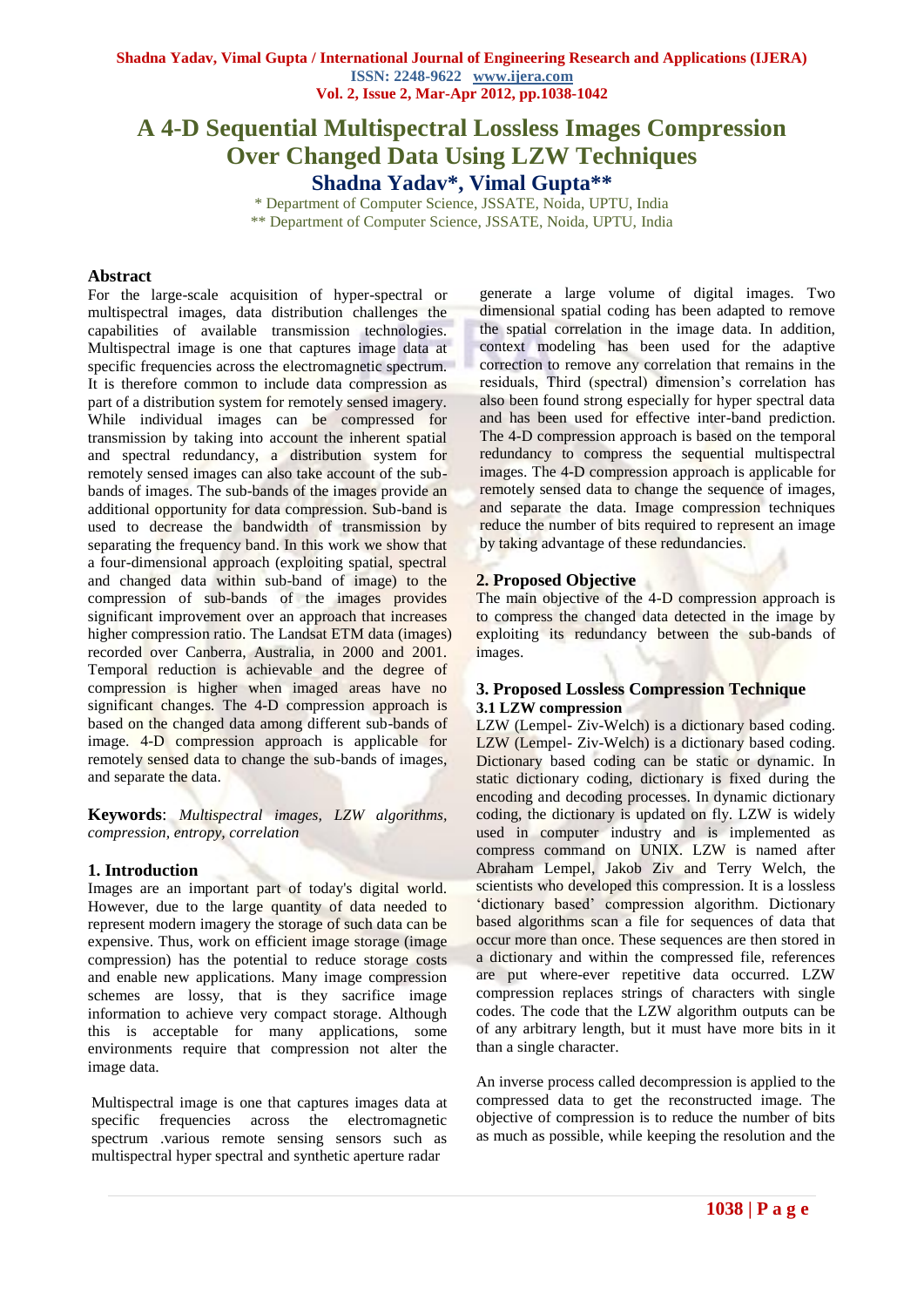# **Shadna Yadav, Vimal Gupta / International Journal of Engineering Research and Applications (IJERA) ISSN: 2248-9622 www.ijera.com Vol. 2, Issue 2, Mar-Apr 2012, pp.1038-1042**

visual quality of the reconstructed image as close to the original image as possible.

The decompression works by reading a value from the encoded input and outputting the corresponding string from the initialized dictionary. At the same time it obtains the next value from the input, and adds to the dictionary the concatenation of the string just output and the first character of the string obtained by decoding the next input value. The decoder then proceeds to the next input value (which was already read in as the "next value" in the previous pass) and repeats the process until there is no more input, at which point the final input value is decoded without any more additions to the dictionary.

# **3.2Algorithm**

A high level view of the compression algorithm is shown here:

- 1. Initialize the dictionary to contain all strings of length one.
- 2. Find the longest string W in the dictionary that matches the current input.
- 3. Emit the dictionary index for W to output and remove W from the input.
- 4. Add W followed by the next symbol in the input to the dictionary.
- 5. Go to Step 2.

A computer will render these as strings of bits. Five-bit codes are needed to give sufficient combinations to encompass this set of 27 values. The dictionary is initialized with these 27 values. As the dictionary grows, the codes will need to grow in width to accommodate the additional entries. A 5-bit code gives  $2^5 = 32$  possible combinations of bits, so when the 33rd dictionary word is created, the algorithm will have to switch at that point from 5-bit strings to 6-bit strings (for *all* code values, including those which were previously output with only five bits). Note that since the all-zero code 00000 is used, and is labeled "0", the 33rd dictionary entry will be labeled 32. (Previously generated output is not affected by the code-width change, but once a 6-bit value is generated in the dictionary, it could conceivably be the next code emitted, so the width for subsequent output shifts to 6 bits to accommodate that.)

#### **4. Sub-band decomposition**

To separate the image into a different frequency band is called sub-band.

- Sub-band is used to decrease the bandwidth of transmission by separating the frequency band.
- The sub-band decomposition has the advantages, complexity is reduced by dividing the image into sub-bands.

# **5. Proposed Architecture**



#### **Fig.1 Block diagram of image compression**

The block diagram for the compression of a compressed multispectral image is shown in Fig.1. The proposed architecture discusses the following steps-

# **5.1Sub-band decomposition**

Sub band coding is used to decrease the bandwidth of transmission by separating the frequency band and using different level quantizers in each band. The quantization level can be chosen to have more resolution in bands that are more sensitive to noise and to have less resolution in bands where quantization noise doesn't degrade the signal quality.

#### **5.2Temporal difference**

Temporal difference is used to find the difference between the sub band of image, there are some similar difference and some unsimilar difference. We extract the similarities, and transmit the unsimilar difference.

#### **5.3Compression**

Image compression reduces the number of bits required to represent an image by taking advantage of these redundancies.

LZW (Lempel- Ziv –Welch) is a dictionary based coding. Dictionary based coding can be static or dynamic. In static dictionary coding, dictionary is fixed during the encoding and decoding processes.

#### **5.4 Decompression**

Image compression techniques reduce the number of bits required to represent an image by taking advantage of these redundancies. An inverse process called decompression (decoding) is applied to the compressed data to get the reconstructed image. The objective of compression is to reduce the number of bits as much as possible, while keeping the resolution and the visual quality of the reconstructed image as close to the original image as possible.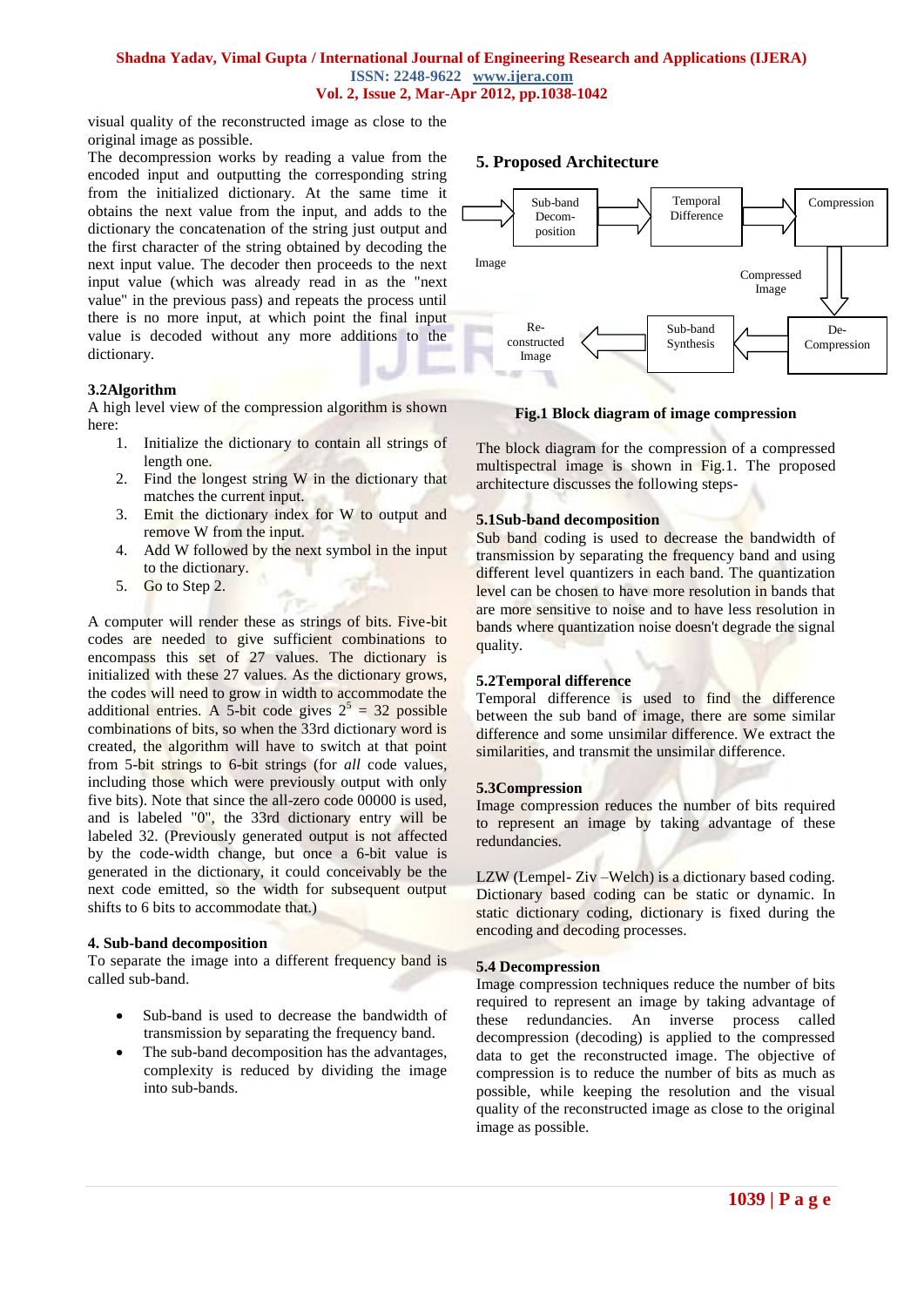#### **5.5 Sub-band synthesis**

Sub-band synthesis is the inverse of the sub-band decomposition. Sub band coding is used to decrease the bandwidth of transmission by separating the frequency band and using different level quantizes in each band. The quantization level can be chosen to have more resolution in bands that are more sensitive to noise and to have less resolution in bands where quantization noise doesn't degrade the signal quality.

#### **6 Experimental Results 6.1 Introduction**

In the following section, the proposed algorithm is tested with multispectral images of Landsat ETM data recorded over Canberra, Australia, in 2000 and 2001. The scheme takes as input a multispectral image. It first generates the 7 bands of the multispectral image. After decomposition of bands it generates multispectral raw image from summarization of 7 bands. Then using LZW algorithm that compares the original and compressed entropy for better compression ratio. We used all seven bands of the image. A correlation matrix was generated for the seven bands. 4D compression is the best at each band. The performance of 4-D compression is stable across all the bands, and provides best results overall.

## **6.2 Compression ratio**

The performance of a lossless image compression algorithm is assessed by the compression ratio**.**  Compression ratio is defined as:

| Image                 | <b>Original size</b><br>(bytes) | <b>Compressed</b><br>size (bytes) | <b>Compression</b><br>Ratio |  |
|-----------------------|---------------------------------|-----------------------------------|-----------------------------|--|
| paris.lan             | 1835428                         | 1607982                           | 0.876                       |  |
| littlecoriv<br>er.lan | 1835428                         | 1817824                           | 0.990                       |  |
| mississip<br>pi.lan   | 1835428                         | 941436                            | 0.513                       |  |
| montana.<br>lan       | 1835428                         | 1292650                           | 0.704                       |  |
| rio.lan               | 1835428                         | 1479596                           | 0.806                       |  |
| tokyo.lan             | 1835428                         | 1076908                           | 0.587                       |  |

**Table1 results of the images**

Compression ratio = compressed image / original image

We take an image paris.lan, and calculate the original size of the image and compressed size of the image, minimum compressed size means better compression ratio.

# **6.3Entropy in Bits/ Pixel**

#### **Table 2 Entropy comparison for the Bands of the image paris.lan**

| <b>Band</b>    | <b>Uncompressed</b><br>(Original<br>entropy) | <b>Compressed</b><br>entropy |  |  |
|----------------|----------------------------------------------|------------------------------|--|--|
| b1             | 5.8616                                       | 5.8616                       |  |  |
| b <sub>2</sub> | 4.9738                                       |                              |  |  |
| b <sub>3</sub> | 5.7338                                       | 0.1066                       |  |  |
| b4             | 6.1861                                       | 0.1406                       |  |  |
| b <sub>5</sub> | 6.4180                                       | 0.0773                       |  |  |
| b6             | 4.8526                                       | 0.0037                       |  |  |
| b7             | 5.7992                                       | 0.0021                       |  |  |

From the above Table the entropy achieved by the proposed technique is always smaller than that of the original image for the bands of image.

## **6.4 Mutual correlation table**

Correlation between bands returns a *p*-by-*p* matrix containing the pairwise correlation between each pair of rows to columns.

# **Syntax**

#### $r = \text{corr2}(A, B)$

 $r = \text{corr2}(A,B)$  computes the correlation coefficient between A and B, where A and B are matrices of the same size.

The correlation between band  $(1,1)$ , band  $(2,2)$ , band  $(3,3)$ , band  $(4,4)$ , band  $(5,5)$ , band  $(6,6)$ , band  $(7,7)$  is one.

## **Table 3 Existing mutual correlation between bands of multispectral image paris.lan**

|              | <b>Band1</b> | <b>Band2</b> | <b>Band3</b> | Band4  | <b>Band5</b> | <b>Band7</b> |
|--------------|--------------|--------------|--------------|--------|--------------|--------------|
| <b>Band1</b> |              | 0.9464       | 0.8843       | 0.1532 | 0.2979       | 0.6104       |
| <b>Band2</b> | 0.9464       |              | 0.9427       | 0.2603 | 0.3830       | 0.6792       |
| <b>Band3</b> | 0.8843       | 0.9427       |              | 0.2123 | 0.4797       | 0.7684       |
| <b>Band4</b> | 0.1532       | 0.2603       | 0.2123       |        | 0.4352       | 0.3293       |
| <b>Band5</b> | 0.2979       | 0.3830       | 0.4797       | 0.4352 |              | 0.8745       |
| Band7        | 0.6104       | 0.6792       | 0.7684       | 0.3293 | 0.8745       |              |

The 4- D compression framework was tested and compared with other bands of the image of Landsat ETM data recorded over Canberra, Australia, in 2000 and 2001.

We used all six bands except band 6 of the image (band 6 was omitted because it has a lower resolution to the other bands). This region contains a small changed area on the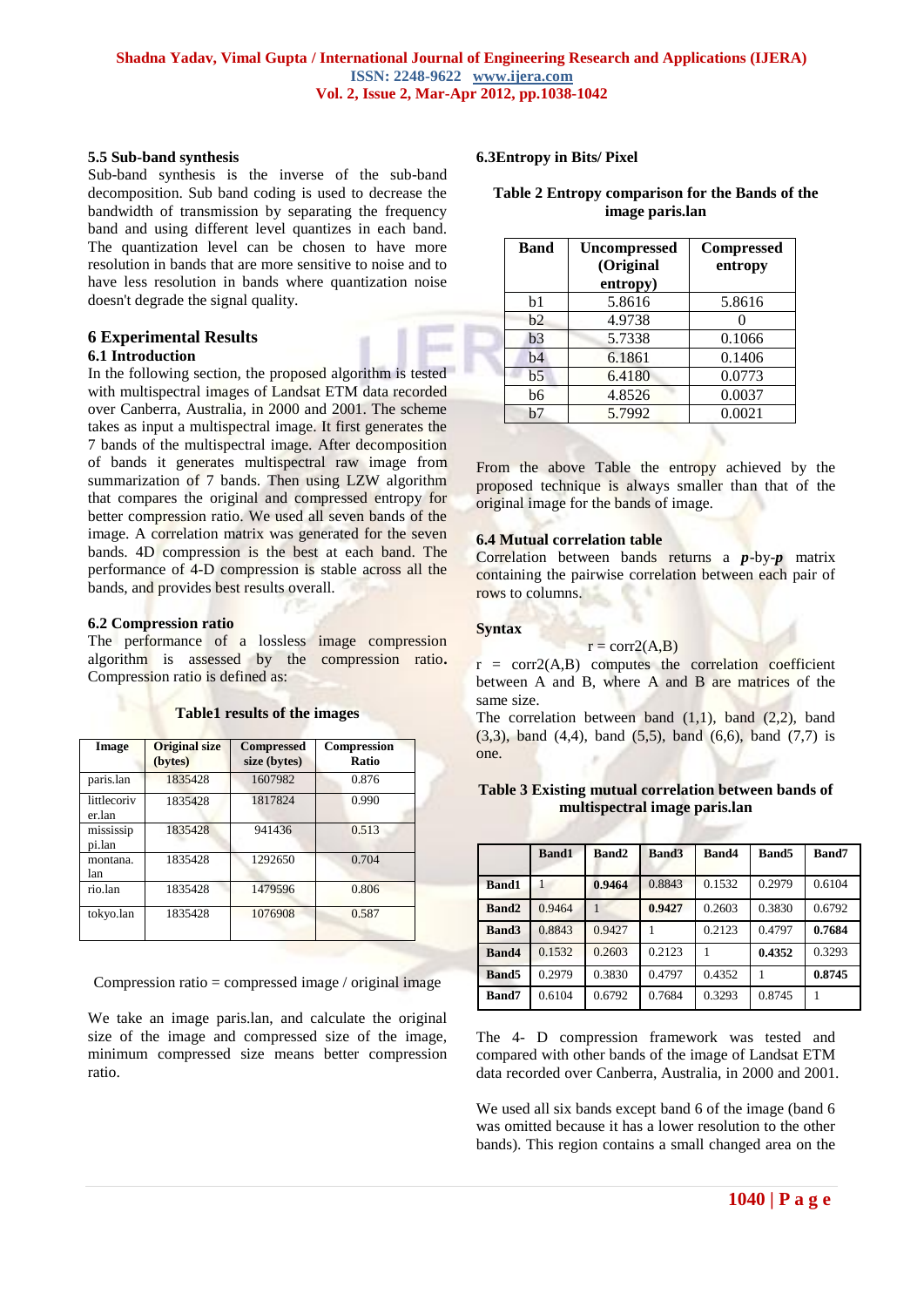# **Shadna Yadav, Vimal Gupta / International Journal of Engineering Research and Applications (IJERA) ISSN: 2248-9622 www.ijera.com Vol. 2, Issue 2, Mar-Apr 2012, pp.1038-1042**

up right portion of the image. Overall it is dominated by the non changed areas.

In the spectral domain, a correlation matrix was generated for the six bands as given in (table 3). From these results, a correlation chain was formed: Band 1, Band 2, Band 3, Band 7, Band 5 and Band 4. The band at the top rank of this data set, Band 1, is selected for temporal prediction followed by spatial coding. Other bands are compressed through interband prediction according the order given in the correlation chain and individual spatial coding.

## **Table 4 Proposed mutual correlation between bands of multispectral image paris.lan**

|              | <b>Band1</b> | Band2  | <b>Band3</b> | Band4        | <b>Band5</b>   | <b>Band6</b> | Band7        |
|--------------|--------------|--------|--------------|--------------|----------------|--------------|--------------|
| <b>Band1</b> | 1            | 0.9513 | 0.9166       | $-0.0331$    | 0.4478         | 0.3523       | 0.6402       |
| Band2        | 0.9513       | 1      | 0.9666       | 0.1517       | 0.6062         | 0.3119       | 0.7366       |
| <b>Band3</b> | 0.9166       | 0.9666 | 1            | 0.1038       | 0.6544         | 0.3791       | 0.8145       |
| Band4        | $-.0331$     | 0.1517 | 0.1038       | $\mathbf{1}$ | 0.6507         | $-.1730$     | 0.2891       |
| <b>Band5</b> | 0.4478       | 0.6062 | 0.6544       | 0.6507       | $\overline{1}$ | 0.2040       | 0.8820       |
| <b>Band6</b> | 0.3523       | 0.3119 | 0.3791       | $-0.1730$    | 0.2040         | $\mathbf{1}$ | 0.3696       |
| Band7        | 0.6402       | 0.7366 | 0.8145       | 0.2891       | 0.8820         | 0.3696       | $\mathbf{1}$ |

The 4- D compression framework was tested and compared with other bands of the image paris.lan of Landsat ETM data recorded over Canberra, Australia, in 2000 and 2001. We used all seven bands of the image. In the spectral domain, a correlation matrix was generated for the seven bands as given in (table 4). From these results, a correlation chain was formed: Band 1, Band 2, Band 3, Band 7, Band 4, Band 5 and Band 6. The band at the top rank of this data set, Band 1, is selected for temporal prediction followed by spatial coding. Other bands are compressed through interband prediction according the order given in the correlation chain and individual spatial coding.

# **7. Related Previous Work**

The given 4-d approach [6] is capable of compressing multispectral data set at higher compression rate. Spectral domain compression can be effective when the correlation between the bands is high. Spatial coding is generally effective, although it is more scenes dependent. A correlation chain is generated which ranks the bands from highest correlated to lowest to maximize the efficiency of between band predictions. Temporal reduction is achievable and the degree of compression is higher when imaged areas have *no significant changes.* When the image areas have a lot of significant changes, the existing approach have a less compression ratio. In order to achieve high compression ratio a separate compression technique is applied over that change data between sequences of images.

# **8. Conclusion**

The proposed scheme used LZW algorithm for better compression ratio. It removes the lots of repetitive data, so transmission time is better. This is an approach to implement the lossless multi-spectral image compression with the temporal prediction in 'matlab'. We are using an algorithm for compression that is for temporal content removal.

A major advantage of this approach is it performs better, Compress for most of the multispectral images in terms of compression ratio. The algorithm gives good result, and higher compression ratio gained. This algorithm is simple in implementation. The proposed objective of the 4-D compression approach is to compress the changed data detected in the image by exploiting its redundancy between the sub-bands of images.

# **9. Future Work**

In this thesis we have introduced a LZW lossless compression algorithm. The proposed approach is to compress the changed data detected in the image by exploiting its redundancy between the sub-bands of images.

For the sub-bands of images which contain higher compression ratio, the unified 4-D compression approach is effective. Further work will be on FPGA-Based onboard multi/hyper-spectral image compression system which contains hardware implementation.

# **References**

- [1] A. K. Rao, April 1996. Multispectral Data Compression Using Inter-Band Prediction. *IEEE Transactions On Geoscience And Remote Sensing,* VOL. 34, NO. 2*,* pp. 385-397. *United Sates* Patent-5513128.
- [2] Bruno Aiazzi, Stefano Baronti and Luciano Alparone, June 2009. Lossless Compression Of Hyperspectral Images Using Multiband Lookup Tables. *IEEE Signal Processing Letters*, VOL. 16, NO. 6, pp. 481-484.
- [3] Chengfu Huo, Rong Zhang, and Tianxiang Peng, April 2009. Lossless Compression Of Hyperspectral Images Based On Searching Optimal Multibands For Prediction. *IEEE Geoscience And Remote Sensing Letters,* VOL. 6, NO. 2, pp. 339-343.
- [4] David Jeff Jackson and Sidney Jwl Hannah, 1993. Comparatives Analysis Of Image Compression Techniques*. IEEE Department of Electrical Engineering,* pp. 513-517*.*
- [5] E. Magli, April 2009. Multiband Lossless Compression Of Hyperspectral Images. *IEEE*